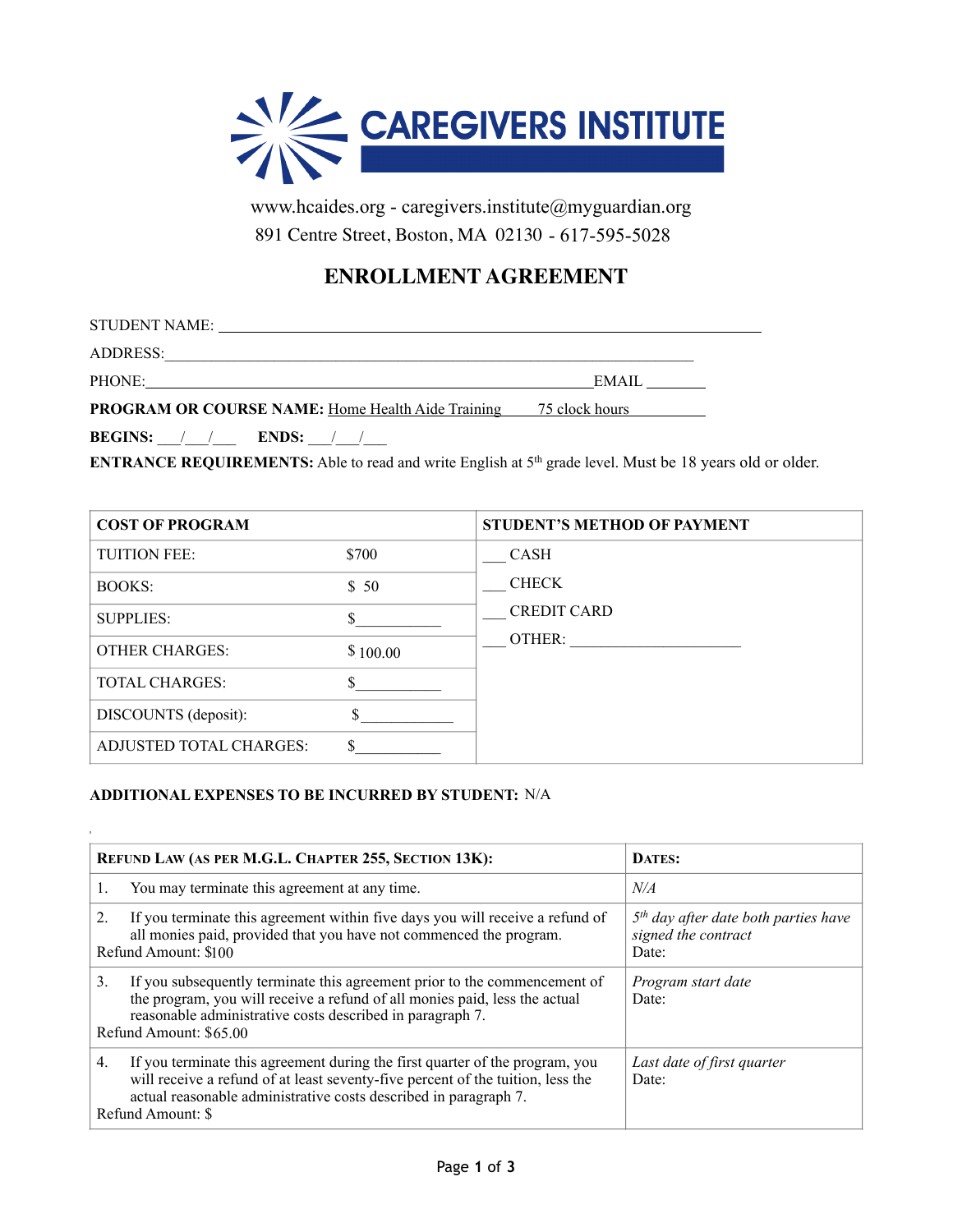| 5. | If you terminate this agreement during the second quarter of the program, you<br>will receive a refund of at least fifty per cent of the tuition, less the actual<br>reasonable administrative costs described in paragraph 7.<br>Refund Amount: \$                                                                                                                                                                                      | Last date of second quarter<br>Date:                                   |
|----|------------------------------------------------------------------------------------------------------------------------------------------------------------------------------------------------------------------------------------------------------------------------------------------------------------------------------------------------------------------------------------------------------------------------------------------|------------------------------------------------------------------------|
| 6. | If you terminate this agreement during the third quarter of the program, you<br>will receive a refund of at least twenty-five percent of the tuition, less the<br>actual reasonable administrative costs described in paragraph 7.<br>Refund Amount: \$                                                                                                                                                                                  | Last date of third quarter<br>Date:                                    |
| 7. | If you terminate this agreement after the initial five day period, you will be<br>responsible for actual reasonable administrative costs incurred by the school<br>to enroll you and to process your application, which administrative costs shall<br>not exceed fifty dollars or five percent of the contract price, whichever is less.<br>A list of such administrative costs is attached hereto and made a part of this<br>agreement. | $5th$ day after date both parties have<br>signed the contract<br>Date: |
| 8. | If you wish to terminate this agreement, you must inform the school in writing<br>of your termination, which will become effective on the day, such writing is<br>mailed.                                                                                                                                                                                                                                                                | N/A                                                                    |
| 9. | The school is not obligated to provide any refund if you terminate this<br>agreement during the fourth quarter of the program.                                                                                                                                                                                                                                                                                                           | First day of fourth quarter<br>Date:                                   |

## **Administrative Cost Equal: \$35.00**

I have been provided a copy of the school's catalogue and policies in a manner of my choosing and I am initialing my choice: hard copy send via email I will download the catalogue and policies from school's website

Student's Initials

- \_\_\_ I understand this contract will not be in force and effect until signed by both myself and a school representative.
- \_\_\_ I have received a copy of the school's complaint procedures policy.
- I understand the refund law as stated above.
- \_\_\_ I understand that coursework and/or credit from this school may not be transferable to other institutions of education and acceptance is at the discretion of the receiving institution.

This school is licensed by the Massachusetts Division of Occupational Licensure, Office of Private Occupational School Education. Any comments, questions, or concerns about this school's license should be directed to <u>occu</u> Education. Any comments, questions, or concerns about this school's license should be directed to  $occupational.schools@mass.gov$  or 617-701-8719

Any changes, addendum, or additions made subsequent to the signing of the enrollment agreement must be in writing and signed by both the school and the student and are subject to the regulations of 230 CMR 15.04.

You have the right to cancel this enrollment contract before the completion of five school days or five percent of this Program, or course, whichever occurs first, and to receive a full refund of all monies paid, less actual reasonable administrative costs up to \$50 and actual reasonable costs of non-reusable supplies or equipment. Refund Amount:  $\mathbb{S}$ 

You have the right to cancel this enrollment contract if a school allows you to begin participation in a Program while an initial award for financial aid, including student loans, is pending and you are subsequently denied some or all of that student loan or financial aid amount, Spirit Wellness Institute shall offer you , in writing, an opportunity to terminate the enrollment agreement with a full refund of all monies paid, less actual reasonable administrative costs as defined under M.G.L. c. 255, s. 13K.

| STUDENT'S SIGNATURE:                   | DATE: |
|----------------------------------------|-------|
| PRINT STUDENT'S NAME:                  |       |
|                                        |       |
| IF THE STUDENT IS UNDER THE AGE OF 18. |       |
| PARENT/GUARDIAN:                       | DATE: |

PRINT PARENT/GUARDIAN'S NAME: